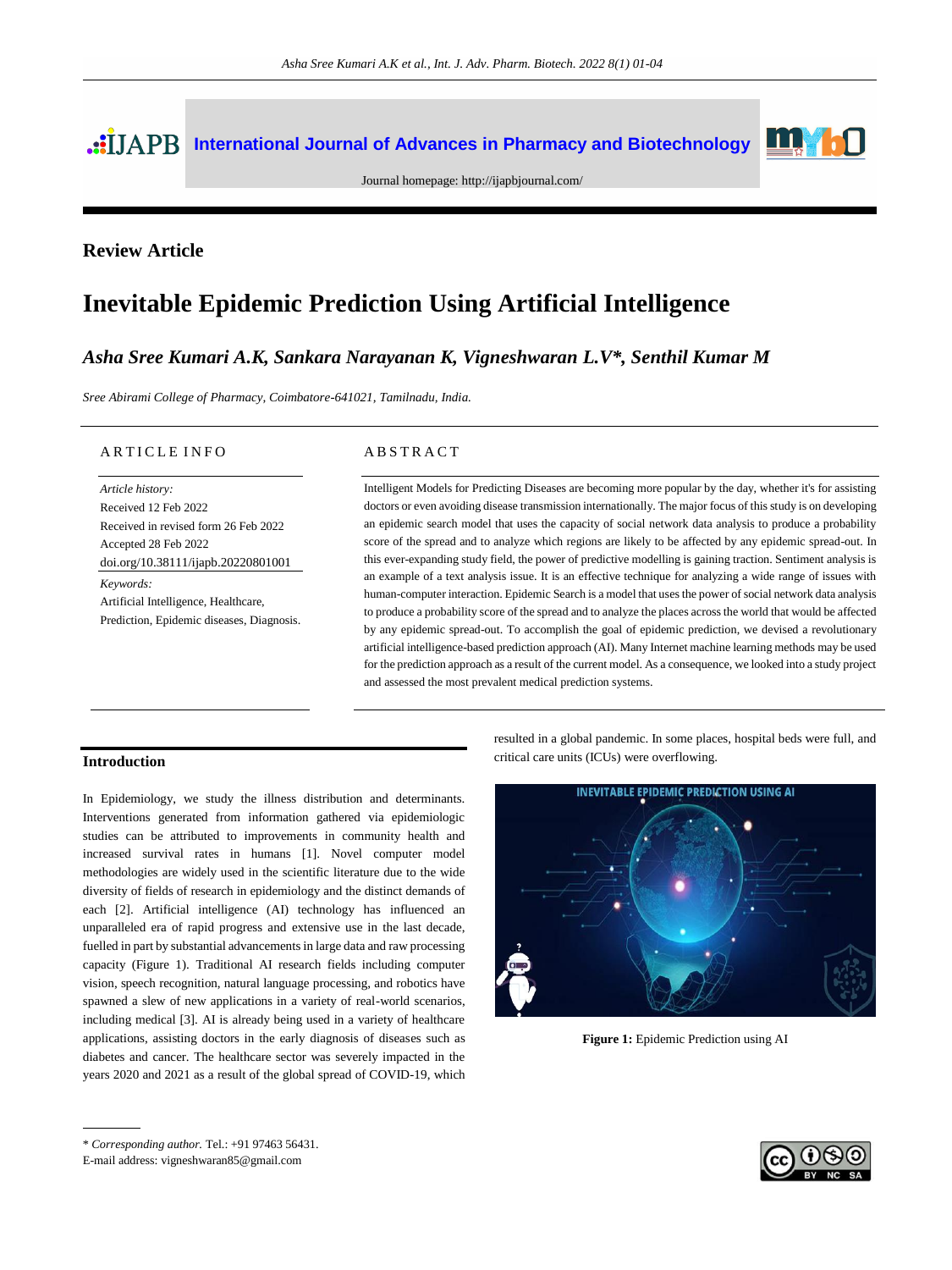# **Management of Epidemic Diseases Through Intelligent Learning:**

Machine learning in healthcare systems allows machines to learn many factors connected to patients and diseases, such as behaviours, symptoms, and pathological variables. AI-assisted diagnoses and therapies are now being used in a variety of healthcare-related applications to describe a methodology for optimizing the parameters of Deep Learning (DL) techniques to forecast infectious diseases while taking huge data into account [4].

Multiple scientific fields are required to create and develop new enabling methodologies and technical advances for quick response and management to meet the enormous difficulties posed by epidemics (Figure 2). The community of medical experts, for example, urgently needs a detailed image of the new virus. The industrial community should be flexible to improve the design of personal protective equipment and enhance productivity [5].



Using a back-propagation method, a predictive analysis method for epidemic diseases is used to discover and find contaminated locations. In the context of pandemic influenza, the authors developed a deep reinforcement learning mechanism for automatically learning preventative techniques (Figure 3) [4].

# **Artificial Intelligence for Connected and Smart Health Systems:**

Health systems must be robust in the face of epidemic outbreaks. Artificial intelligence (AI) has a wide range of applications in health care, and it can help to accelerate changes and transformations in current procedures.

I. Error reduction: It's human to make mistakes, but medical errors can have serious repercussions. Physical condition, skill level, training, attitude, emotion, and cognitive bias can all contribute to human mistakes. AI technologies may aid in the reduction and minimization of human errors, such as the thorough examination of acceptable dose levels and the decrease of diagnosing errors [5].

II. Medical diagnostics: As the number of illnesses rises, so does the amount of data generated in the care and treatment process. A hospital is typically asked to run hundreds of CT scans each day during an epidemic to evaluate the status of lung infections. Human professionals must visually review and interpret these CT pictures, which takes time and effort. AI screening, on the other hand, is faster than physicians and enhances operational efficiency greatly [6].



**Figure 3:** Artificial Intelligence for Smart Health System

### **Artificial Intelligence in Health Care Application:**

AI mixed with analytics (AIA) is becoming more widely used in a variety of industries, including healthcare. Medicine was, in fact, one of the most productive uses of analytics and is now a viable AI application field. Clinical apps were developed and suggested to doctors to support them in their practice as early as the mid-twentieth century. Clinical decision support systems, automated surgery, patient monitoring and aid, healthcare administration, and other applications are among them [7].

- I. Data quality and availability: Obtaining significant volumes of highquality clinical datasets is challenging because they are in many forms, dispersed across multiple systems, and have restricted access.
- II. The issue of bias: AI systems learn to make choices based on training data that may contain biases.
- III. Cost of computation: The majority of the works assessed are computationally expensive, which is inconvenient for both clinicians and patients.
- IV. Interpretability: In the healthcare area, the most crucial task is analyzing and verifying the suggested strategy for it to be accepted by the community.
- V. Injuries and errors: An AI system can make mistakes, such as failing to detect illnesses, making a medicine suggestion, or anticipating a patient's reaction to a certain therapy [8].

#### **Approaches to Artificial Intelligence in Health Care:**

In health-care applications, AI technologies can be divided into two categories: machine learning (ML), which includes deep learning (DL), and natural language processing (NLP). The ML and DL strategies look at structured data including imaging, genetics, and electronic medical records data to identify patients' features or predict infection outcomes. This research outlines multiple AI models that can be used to detect and diagnose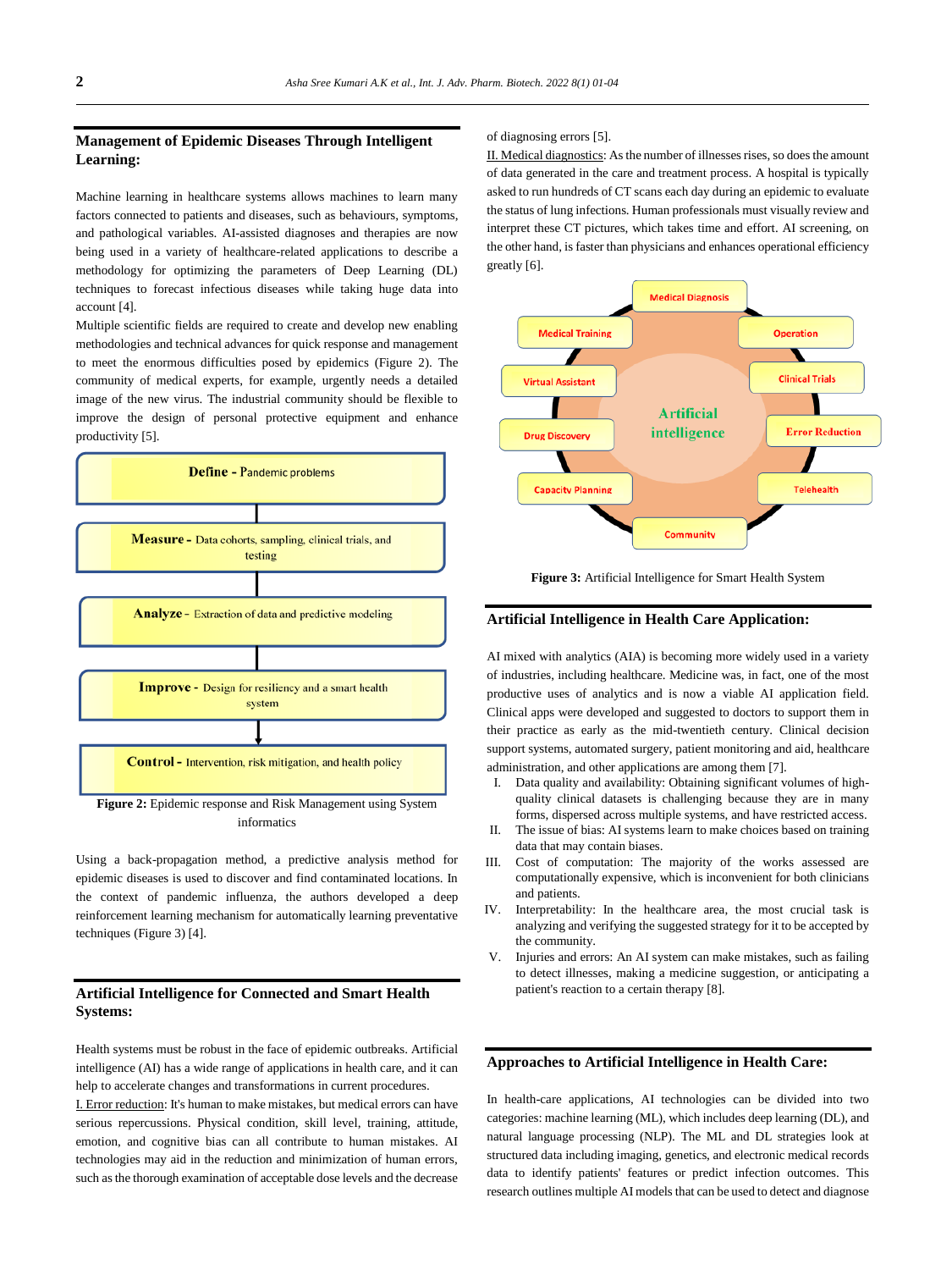coronavirus infections, track the spread of COVID-19 outbreaks, and provide a variety of healthcare services.

# **Robots and Robotic Processes are Two Terms that are Frequently Used Interchangeably:**

In hospitals and other quarantine zones, robots are utilized to deliver medical supplies. Surgical robots equipped with artificial intelligence (AI) have the potential to revolutionize surgery (Figure 4).



**Figure 4:** Robots and Robotic Process

Using robotic surgery regularly. Gynecology surgery, prostate surgery, and head and neck surgery are just a few of the procedures available. Instead of using robots, computer programs are used to conduct monotonous duties in the healthcare industry, such as authorization, upgrading medical records, and billing. AI may be able to help in several ways. early detection, tracing, and containment of a coronavirus pandemic, for example, Forecasting, diagnosis and projection, treatments and drugs, and social management and services [9].

#### **AI-Assisted Data Analysis for Early Detection and Warning of Outbreaks:**

Data analysis with artificial intelligence for outbreak detection and early warning. To increase the accuracy and timeliness of outbreak detection and early warning, As the deadline approaches, public health specialists continue to look into and study sensor data. Health, environmental, sociological, and economic indicators from the physical world many other things. Efforts have been made to make data from the survey useful (Figure 5). We'll go through two sets of AI-enhanced data analysis approaches in the rest of this section: one for data from the physical world and the other for data from cyberspace. Then we look at how machine learning approaches for text analysis and classification can help [3].



**Figure 5:** Future Projections for India

# **In Support of Public Health Surveillance, Artificial Intelligence has Improved Prediction:**

Seasonality, non-stationarity, and sparsity are all characteristics of epidemiological data time series. Predicting such time series has huge public health consequences, and it has sparked a lot of interest among researchers and practitioners. To identify meaningful patterns, researchers have proposed complicated models for univariate prediction. There have also been efforts to construct multivariate prediction models. The whole AIenhanced prediction architecture shows how AI plays an essential role in both research streams.

i. Prediction of time series based on dependent factors.

ii. Prediction of time series using dependent and independent variables [10].

#### **Platform Design Prediction:**

The uses of this platform based on machine learning analyzing patient data, early detection, and prevention are all part of the project. Early warning of epidemics, prompt screening of suspected cases patients, as well as telemedicine diagnosis and treatment. The early detection and early warning of epidemic scenario application service must do frequent and fixed-point investigations of illness data in various locations, conduct indepth analysis utilizing knowledge maps, and properly grasp the warning of epidemic situation.

The multi-process integration of investigation, advanced detection, diagnosis, and treatment after the outbreak of the epidemic achieved by the epidemic prevention and control platform based on machine learning devised in this paper achieves the unified analysis of various data and has the characteristics of consistency, intelligence, and ease of understanding [11].

# **Prediction Models Based on AI Deployment and Use in Day-To-Day Healthcare:**

- i. Implementation in the clinic: All of the processes required to deploy the AIPM in the healthcare environment outside of a clinical trial setting are included in the clinical implementation. Before beginning with the implementation, the literature highly advises stating the essential conditions for deployment [12].
- ii. Updating and maintenance: Although AIPMs that are significantly reliant on changes in the outside world require maintenance, there is little instruction available on the subject. AI-based diagnostic algorithms can automate a variety of clinical evaluation jobs, measuring methods, and classification schemes. Developers should update their AIPMs frequently to increase prediction performance as new advancements become available and to prevent dataset shift [13].

#### **Predicting and Forecasting the Outbreak of an Epidemic:**

Several experiments have been conducted to obtain training data from the current epidemic and construct an accurate pandemic prediction model. Google Flu Trends introduced a strategy that uses AI and massive social data to estimate and predict real-time flu occurrence via web searches. Health professionals can build better reaction strategies and control the epidemic with this forecasting and prediction. AI-based forecasting models may not accurately depict genuine transmission patterns due to a lack of data. COVID-19's spread through time and place has been tracked and predicted using artificial intelligence proposed a prototype of a dynamic artificial neural network to predict the COVID-19 pandemic's duration [14].